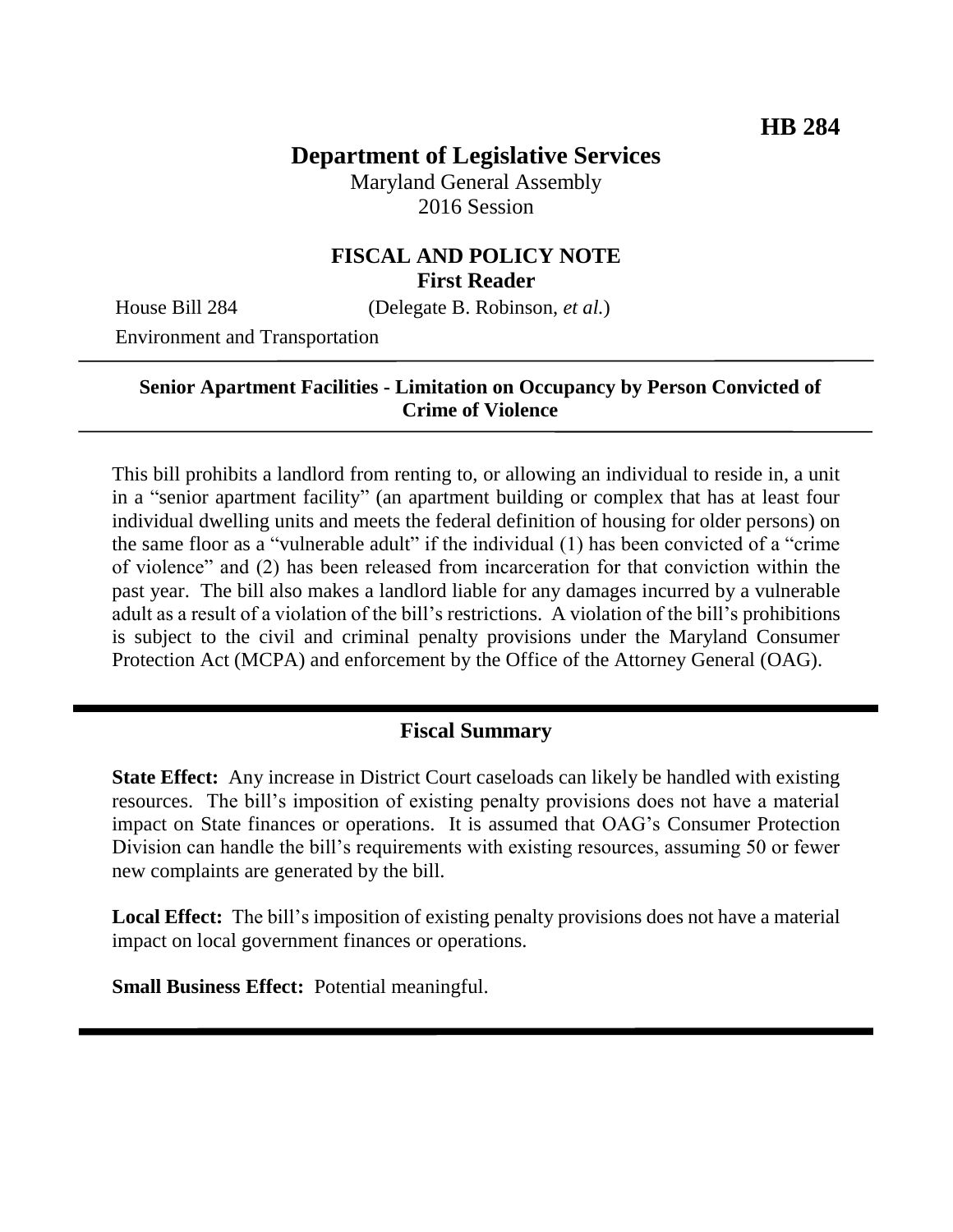### **Analysis**

**Current Law:** The term "vulnerable adult," under the Criminal Law Article, means an adult who lacks the physical or mental capacity to provide for his or her daily needs.

"Crime of violence," under the Criminal Law Article, is defined to mean (1) abduction; (2) arson in the first degree; (3) kidnapping; (4) manslaughter, except involuntary manslaughter; (5) mayhem; (6) maiming; (7) murder; (8) rape; (9) robbery; (10) carjacking (including armed carjacking); (11) first- and second-degree sexual offenses; (12) use of a handgun in the commission of a felony or other crime of violence; (13) child abuse in the first degree; (14) sexual abuse of a minor younger than age 13 under specified circumstances; (15) an attempt to commit crimes (1) through (14); (16) continuing course of conduct with a child; (17) assault in the first degree; or (18) assault with intent to murder, rape, rob, or commit a sexual offense in the first or second degree.

Housing for "older persons," as defined by federal law (42 U.S.C. § 3607), is (1) provided under any state or federal program designed and operated to assist elderly persons; (2) intended for, and solely occupied by, persons age 62 or older; or (3) intended for persons age 55 or older (demonstrated by specified policies and procedures) and complies with federal rules for occupant age verification.

Housing discrimination because of race, sex, color, religion, national origin, marital status, familial status, sexual orientation, gender identity, or disability is prohibited. There is no provision prohibiting housing discrimination based on reentry-into-society status, regardless of the type of crime committed. Provisions prohibiting housing discrimination do not require that a dwelling be made available to an individual whose tenancy would constitute a direct threat to the health or safety of another individual, nor do they prohibit rental to a person if the person has been convicted of the illegal manufacture or distribution of "controlled dangerous substances" as defined in State and federal law.

The Consumer Protection Division is responsible for enforcing MCPA and investigating the complaints of aggrieved consumers. The division may attempt to conciliate the matter, issue a cease and desist order, or file a civil action in court. A merchant who violates MCPA is subject to a fine of up to \$1,000 for the first violation and up to \$5,000 for each subsequent violation. In addition to any civil penalties that may be imposed, any person who violates MCPA is guilty of a misdemeanor and, on conviction, is subject to a fine of up to \$1,000 and/or imprisonment for up to one year.